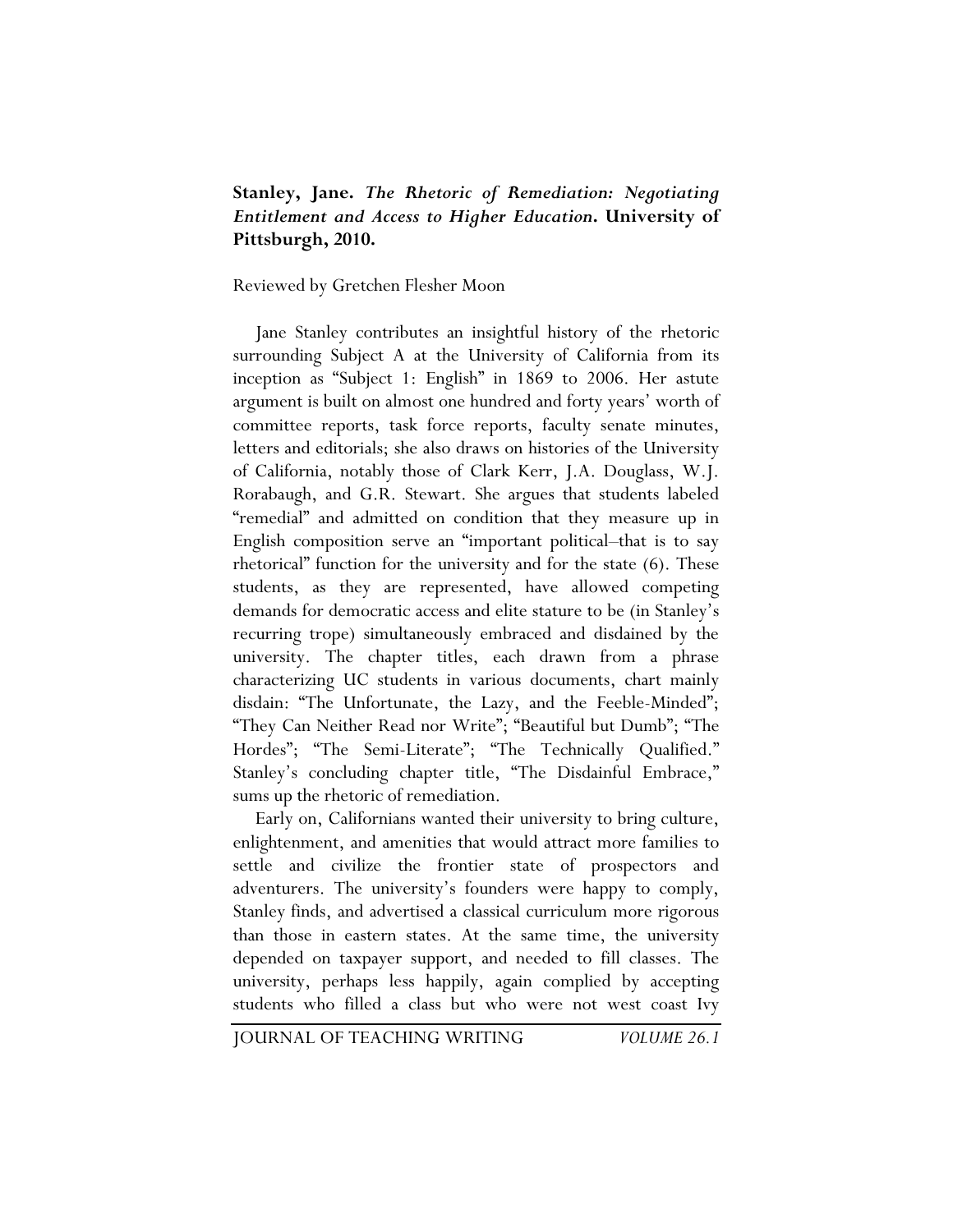Leaguers. Marked from the outset as second class in the university, yet making up about half of those enrolled in courses, the disdainfully admitted student allowed Professor Charles Mills Gayley, chair of the English Department, to conclude in 1895 that while California students worked heroically, they were still inadequate. On the national stage, through publication in the *Dial* and William Payne's *English in American Universities*, Gayley initiated the rhetorical feat of proving high standards by citing failure. At almost the same time, UC President Horace Davis drew on the English department's record of failures at the entrance exam to convince the legislature that the state of California would never advance if the university wasn't able to raise its low standards–and that a mil tax devoted to it would help California succeed. Thus, Stanley observes, Gayley and Davis made nearly opposite assertions about standards based on the common basis of student deficiency. Deficient students, as they were definitely figured, were both a problem to be solved and a cause for supporting the university.

Stanley proceeds to trace chronologically the continuation of these two basic rhetorical lines into the twenty-first century. She follows three historical narratives: the major state and national events that shape the California economy, the history of the University of California at Berkeley in its quest to be an elite institution and the only UC campus, and the history of Subject A– the reading and writing examination. At times the Subject A story is submerged for long stretches, but when it resurfaces, it functions convincingly in the "disdainful embrace" that Stanley has identified.

The state and national history provides a backdrop for understanding changing attitudes toward students and their writing. In the second half of the nineteenth and earlier twentieth centuries, California was still a frontier and so considered inferior to the East Coast. The depression was disastrous for Californians, and labor strikes in the state convinced the legislature that higher education could enhance graduates' job prospects as well as interpret democracy to society, since Californians with jobs would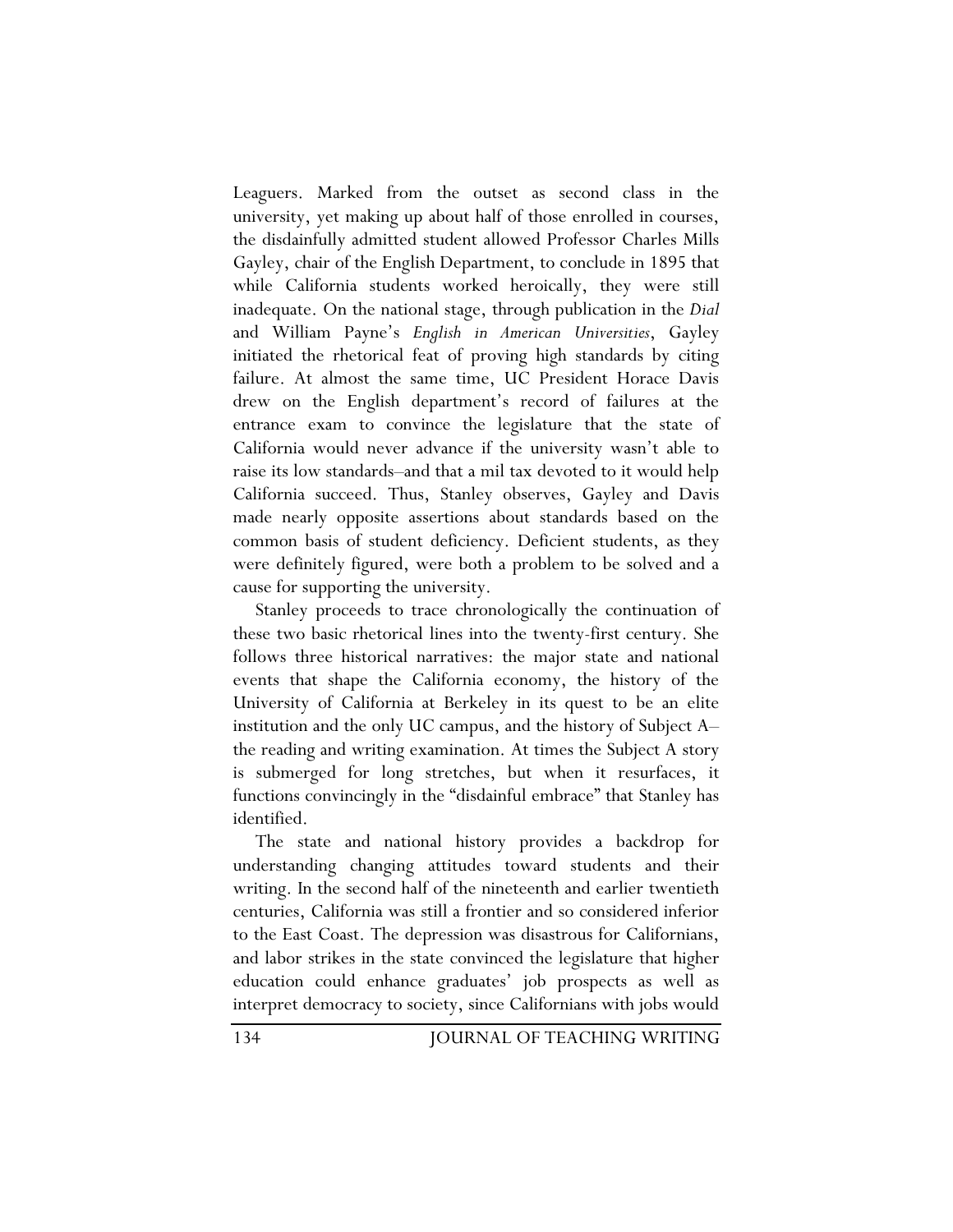be less susceptible to Communist influences. World War II brought jobs and money to California and research contracts and enhanced graduate programs to the university. The post-war period brought veteran hordes on the GI Bill to campus and more red-scares to California in general and to the university in particular. The Free Speech movement, the protests against the Viet Nam War, and student activism in the sixties convinced large sectors of the public that universities were responsible for a decay in moral and intellectual standards; the inability to speak and write English "correctly" is ever, it seems, an indicator of moral weakness. In the last three decades of the twentieth century, demographic changes in California meant that the student body was increasingly made up of students whose first language was not English.

At most points in this chronology, political and economic contexts are clearly linked to the rhetoric of remediation and the history of Subject A. But when Stanley turns to an FBI investigation that involved the Subject A exam, her study turns from a study about remediation into a compelling story. Subject A was implicated when J. Edgar Hoover discovered that one of the topics students could choose to write on was: "What are the dangers to a democracy of a national police organization, like the FBI, which operates secretly and is unresponsive to public criticism?" (98). Stanley notes that there are no records of how many students chose to write on this topic, nor on another topic appearing two years later that went unnoticed by the FBI: "Arming to protect peace cannot help but produce war. Discuss and evaluate this statement" (99). As Chapter 7 shows, these topics were followed by less politically provocative questions, with instructions focused more on correctness and coherence rather than evidence of thinking.

But they also provide an example of quiet wit in Stanley's writing. Citing a 2002 *San Francisco Chronicle* special section on the UC Red Scare by S. Rosenfeld, which quotes a report to Hoover on how this topic illustrates the university's decline in morality and patriotism, Stanley recounts the labeling of Professor Everett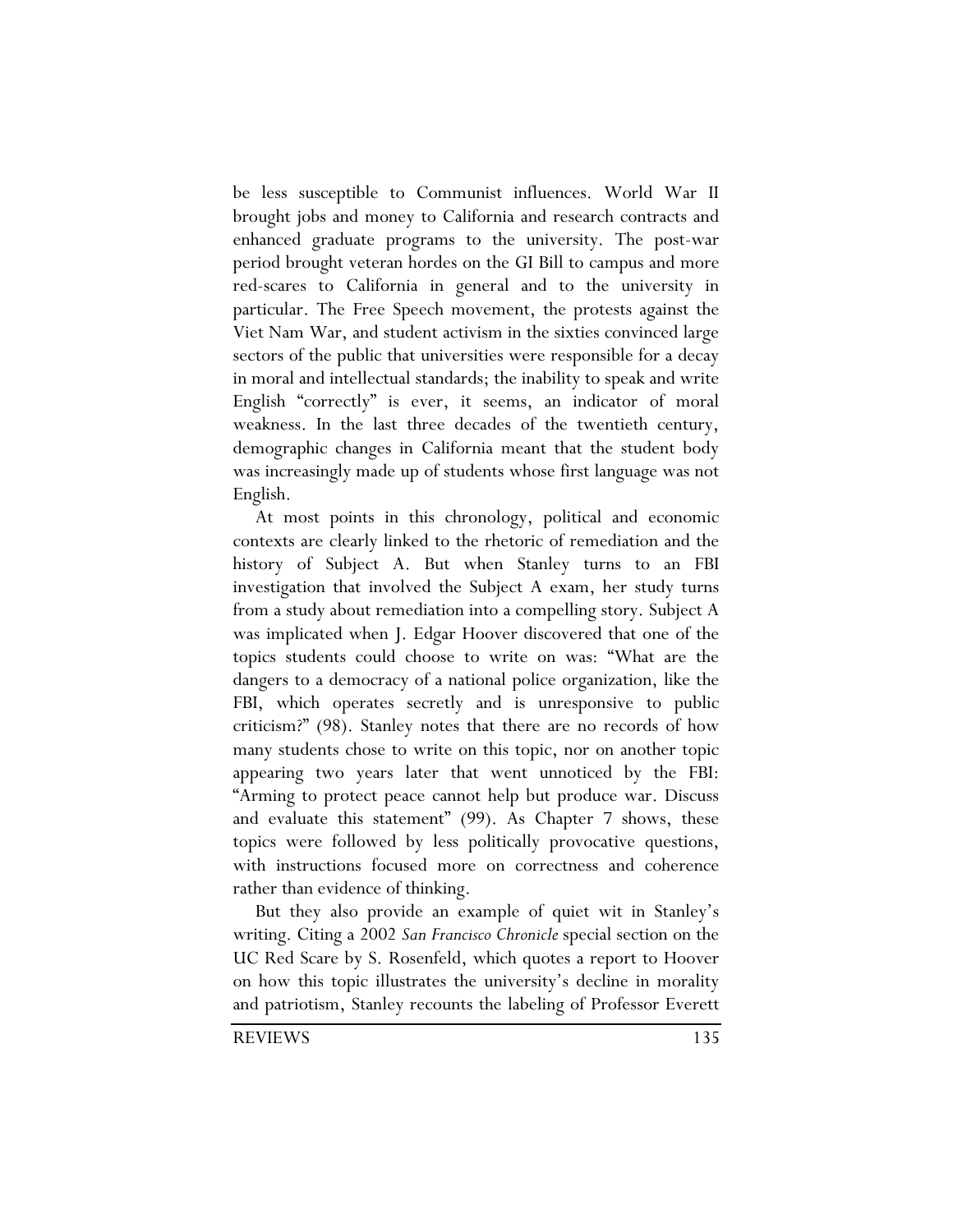Jones of UCLA–mistakenly identified as the author–and his wife as "'fanatical adherents to communism,' Professor Jones, having 'inherited leftist sympathies from his father, a Unitarian minister.'" Stanley continues, "UCLA's Chancellor Knudson took no action against Jones's genes, which is just as well, because the FBI later discovered that it was actually Berkeley's own Professor James Lynch who had authored the offending topic" (98). While the FBI put seventy-two members of the Berkeley faculty on its Security Index of political threats who were to be detained during crisis, "Professor Lynch was never detained on Angel Island. Neither was he dismissed from his post, nor even disbarred from the Subject A Committee" (98).

Like Mary Soliday, whose *The Politics of Remediation* (2002) offers more parallels than the self-consciously parallel title, Stanley situates her institutional history of the *rhetoric* of remediation in the cycles of state economics and university enrollments. UC Presidents take leading roles in much of her analysis of university history because of the ongoing struggle they wage with the legislature for funding and the attendant delicate balance to be achieved between the goals of the university to be a world-class institution of scholarship and research, and to be the vehicle for the practical advancement of the citizenry of California. (Wheeler is the principal actor in Chapter 3, Sproul in Chapters 4-6, sharing the stage with Chancellor Kerr in Chapter 6, who is then President Kerr in Chapter 7; thereafter, presidents are less central to the argument.) Since the Subject A examination continues to provide evidence of student deficiency, it continues to be rhetorically useful. Stanley notes interesting embellishments of the rhetorical trope and new applications tied to historical context, but the notion of the "disdainful embrace" applies throughout.

For example, President Wheeler (1899-1929) faced a growing demand for specialized education in the progressive era–as well as a continued 50% failure rate for the Subject A exam. He predictably reported higher standards and publicized a demand for students to pass Subject A before they could be granted junior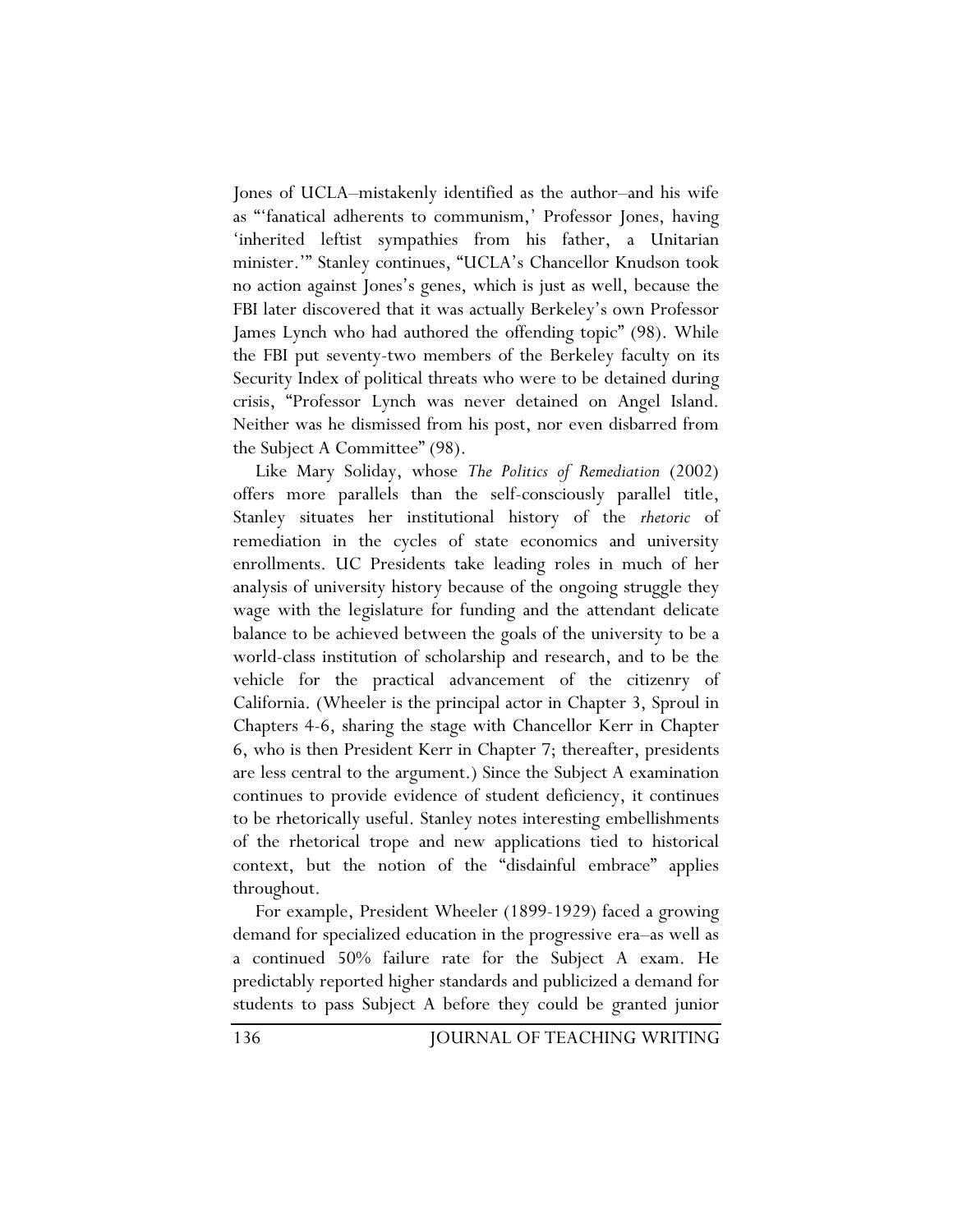standing. Stanley finds evidence of exactly two students who were held on a "limited status." His real challenge was to continue to assert high standards and high demand and to find permanent budget lines per student.

A particularly interesting complication in California history is the relationship between the university, the junior colleges, and the growing demand for four-year state colleges. Robert Sproul (President 1929-1958) argued vigorously against the proliferation of four-year colleges that would siphon off higher education funding to counties and away from the single University of California. He cultivated an alliance with the junior colleges against additional state colleges, but failed in 1935. World War II brought him an opportunity to again assert the dominance of the Berkeley campus: Sproul successfully tied the university's fortunes to defense contracts and, indeed, the wartime economy brought great prosperity to California generally. Given the significance of the theme of Berkeley's elite status for the first half of her book, it is a bit surprising to read that when Sproul argued for UC Santa Barbara to be the liberal arts "Williams of the West" for California undergraduates, he was trying to preserve prestige for *two* UC campuses, Berkeley and Los Angeles (68). At no earlier point in her narrative has Stanley acknowledged the establishment of UCLA in 1919.This oversight does no harm to her analysis of the rhetoric of remediation; it perhaps suggests the difficulty of maintaining state and national, university, and composition narratives in a slim volume. On the whole, she does so very well.

The coherence of the three histories is clearest in the final four chapters, where Subject A is also most continually in view. Beginning in the late 60s, with not only the enrollment of a large wave of Asian American students but also the establishment of the Asian American Studies Program in the Ethnic Studies Department, Subject A faced new challenges in accommodating second language students and students of color. The eventual solution was a new set of courses, SANSE–Subject A for Nonnative Speakers of English–with its own two levels of preparatory courses. Just as the farm kids of the late nineteenth century were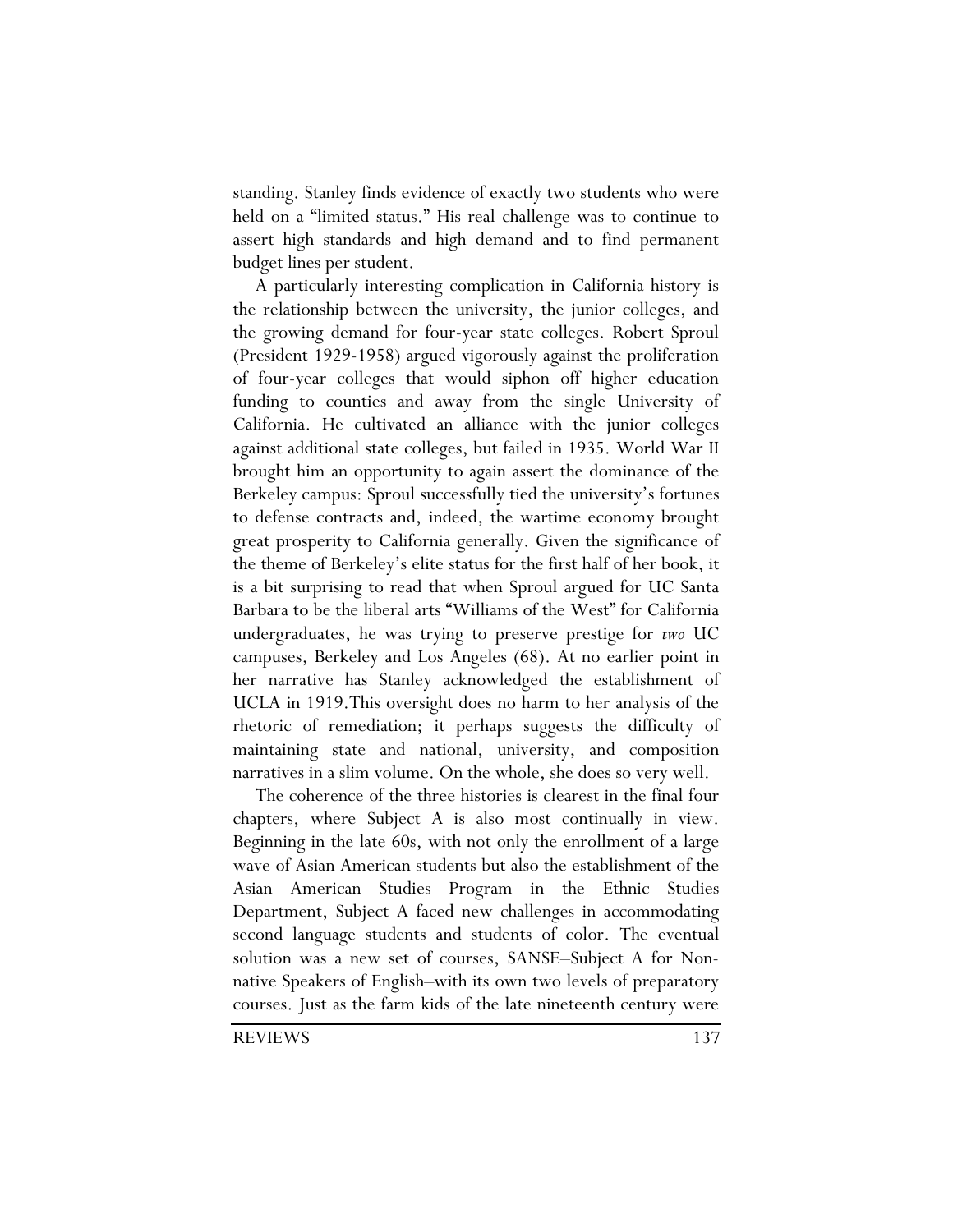poor students, but our own, the university was found to disdainfully embrace the low-income, minority, and immigrant students who were its responsibility, however underprepared by their high schools to write in college. Drawing on an 1884 diary entry from Professor Cornelius Beach Bradley and a 1984 Report on the Status of Remedial Instruction in the University of California, Stanley's conclusion about their similarity is stunning:

In 1884, the university practiced "vigilance" in overseeing the efforts of the state's few high schools to prepare students for university-level work, and sighed that it had sometimes to accept "the unfortunate, the lazy, and feebleminded." In 1984, the university underscored the importance of partnerships with secondary schools to increase the level of students' preparation, and sighed that "until these efforts are successful, the university must continue to provide remedial instruction for inadequately prepared minority students." (124)

In fact, Asian American students constituted a fourth of the admitted Berkeley freshman class in 1984, and the administration's decision to redirect these students to other UC campuses drew scrutiny of more aspects of ethnic, racial, and cultural sensitivity at Berkeley than simply Subject A. But it is clear the Subject A is always directly implicated. Perhaps Stanley's conclusion is not so stunning. Almost thirty years later, the rhetorical "sighs" sound sadly, unremarkably current.

The rhetoric of remediation is deployed in a continuous history of blaming secondary education and proposing to "partner" with high schools by dictating a preparatory curriculum that would finally free the university from the burden of teaching students to write in college. It always presumes a golden age from which we have somehow declined and to which, with the cooperation of secondary schools, we will return. It spawns numerous reports and little action. One action, the visionary Prose Improvement Project led by Josephine Miles and Benjamin Lehman, was an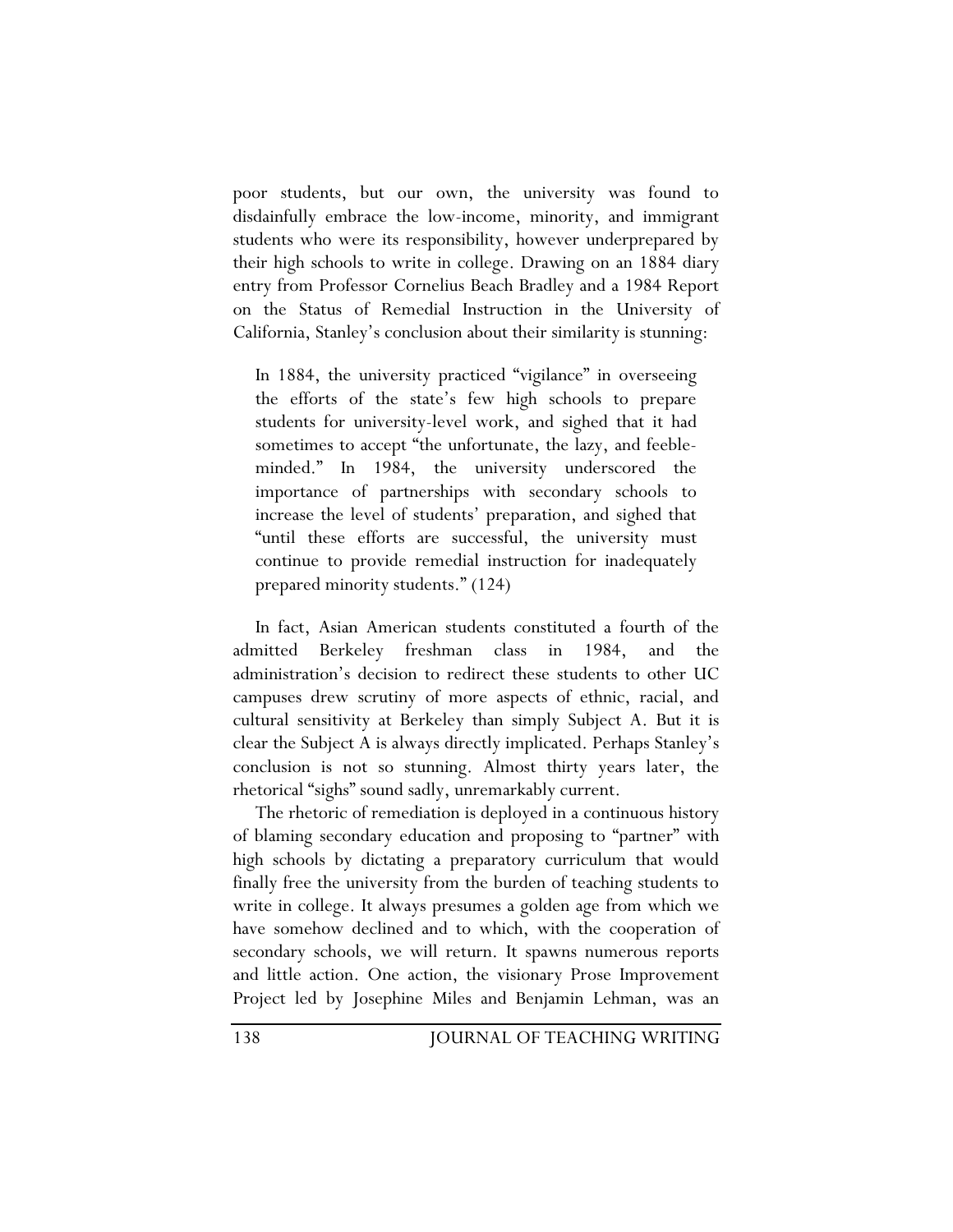early 50s predecessor of writing in the disciplines that floundered after a few years because, Stanley concludes, faculty in other departments really didn't want to devote time to working with the English Department TAs who would actually take the primary responsibility for teaching writing in the disciplines, and because the Chancellor wouldn't fund it.

The rhetoric of remediation raises–and dismisses–the same questions repeatedly: Should Subject A be an admissions test or a placement test? Should it be taught on campus or outsourced? Can students who transfer in from the junior colleges be tested? Most notably, it raises the question of how it is that historically, onethird to one-half of admitted students can be called "remedial" in writing, especially when they have met all other entrance requirements and are judged among the top tier of students graduating from high school, since 1960–in fact, in the top 12.5%. This question was partly answered in a 1989 redefinition of Subject A as "an introduction to the language and methods of the university" (129) bearing academic credit and the establishment of the College Writing Programs as its home. But even now, Stanley notes two further instances of the disdainful embrace. Writing courses and faculty are treated as "conditioned"–as accepted into the university as less than worthy or fully privileged citizens. And, at the point in 2002 when her narrative concludes, a new set of complaints about declining skills in the writing of upper-division students seemed poised to repurpose the rhetoric.

In her brief and reflective conclusion, Stanley asks not only what her reading of the archives has meant for her and for Berkeley, but whether it has relevance to other institutions. She suspects that it is relevant, and I think that writing teachers in public institutions and even in private colleges like my own will recognize rhetorical patterns and approve her title, which is, after all, not *A* but *The Rhetoric of Remediation*. I hope that they will also attend to the uses of archival materials that Stanley demonstrates so artfully and persuasively. This book, as a case study, would make an excellent text for a course in research methods for PhD